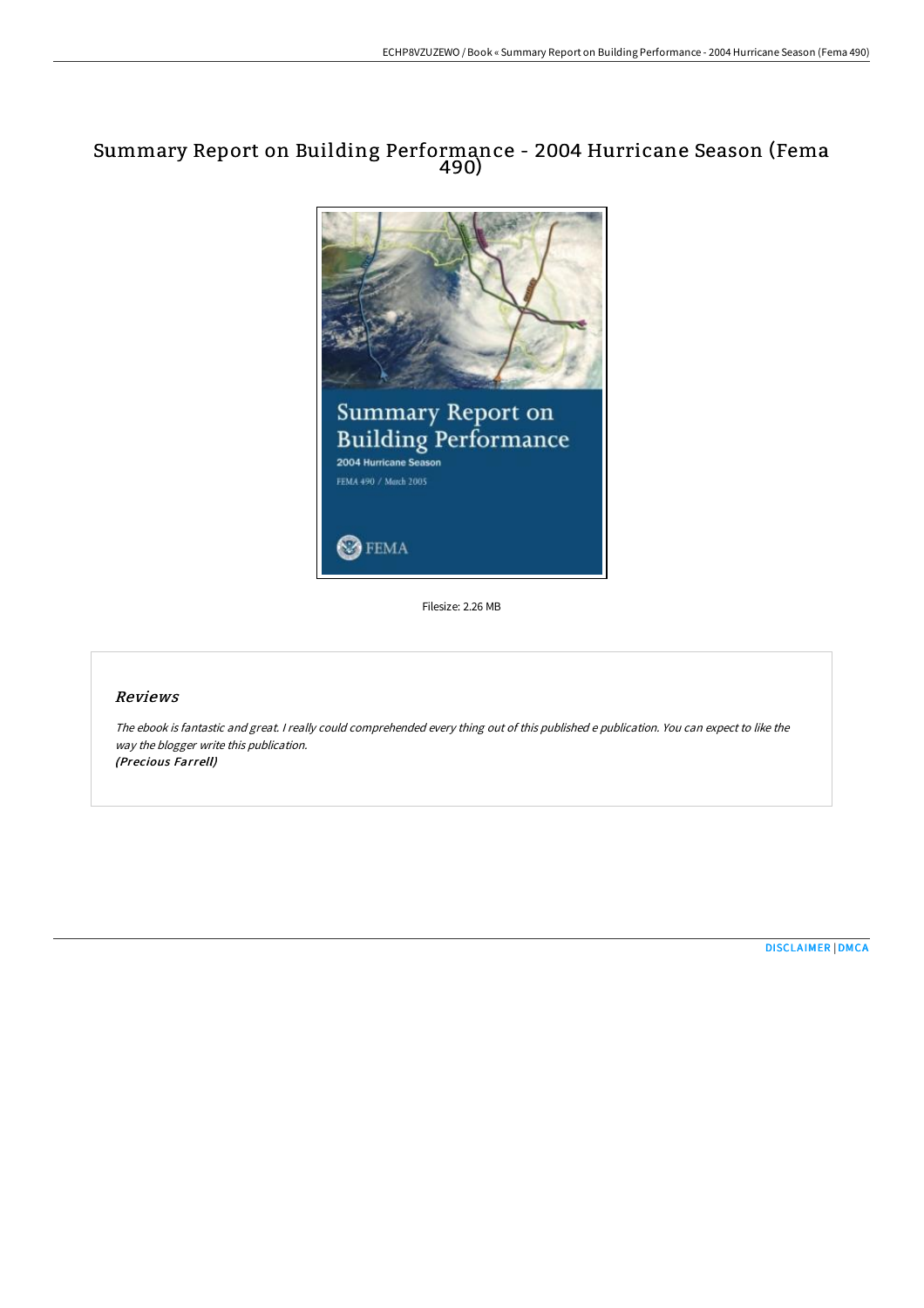#### SUMMARY REPORT ON BUILDING PERFORMANCE - 2004 HURRICANE SEASON (FEMA 490)



Createspace. Paperback. Book Condition: New. This item is printed on demand. Paperback. 64 pages. Dimensions: 11.0in. x 8.5in. x 0.1in.The nation will remember 2004 as a record-setting year in terms of presidential disaster declarations and administered disaster aid. In 2004, President Bush issued 68 disaster declarations of which 27 were due to hurricanes. Time and again the U. S. was impacted by hurricane force winds and waves that damaged cities and small towns in 15 states, Puerto Rico, and the U. S. Virgin Islands. Of all the regions that endured the hurricane season, the State of Florida bore the brunt of the record-setting storms as Hurricanes Charley, Frances, Ivan, and Jeanne tested the federal and state fortitude in disaster response and recovery. Communities were devastated as wind and water damage from the four storms battered residential, commercial, industrial, and public facilities. Disaster assistance totaling more than 4. 4 billion was approved for Floridians, and to date, 1. 24 million storm victims have applied for federal and state assistance (FEMA 2005b). The financial impact of the season will likely exceed 20 billion, according to preliminary loss estimates from the Insurance Services Offices Property Claim Services (PCS). The four hurricanes that struck Florida in 2004 were all significant events; however, the hurricanes were each distinctive in terms of their wind and water action and resulting damages. The first of these, Charley (designated a Category 4), was the first design level wind event to strike the U. S. mainland since Hurricane Andrew (1992) and caused more wind damage than flood damage. Frances (Category 2) and Jeanne (Category 3), while not as strong as Charley, were still very damaging hurricanes resulting in additional wind damage. Hurricane Ivan delivered not only strong winds (Category 3), but also caused significant flood damage to buildings and other...

Read Summary Report on Building [Performance](http://techno-pub.tech/summary-report-on-building-performance-2004-hurr.html) - 2004 Hurricane Season (Fema 490) Online  $\textcolor{red}{\Box}$ Download PDF Summary Report on Building [Performance](http://techno-pub.tech/summary-report-on-building-performance-2004-hurr.html) - 2004 Hurricane Season (Fema 490)